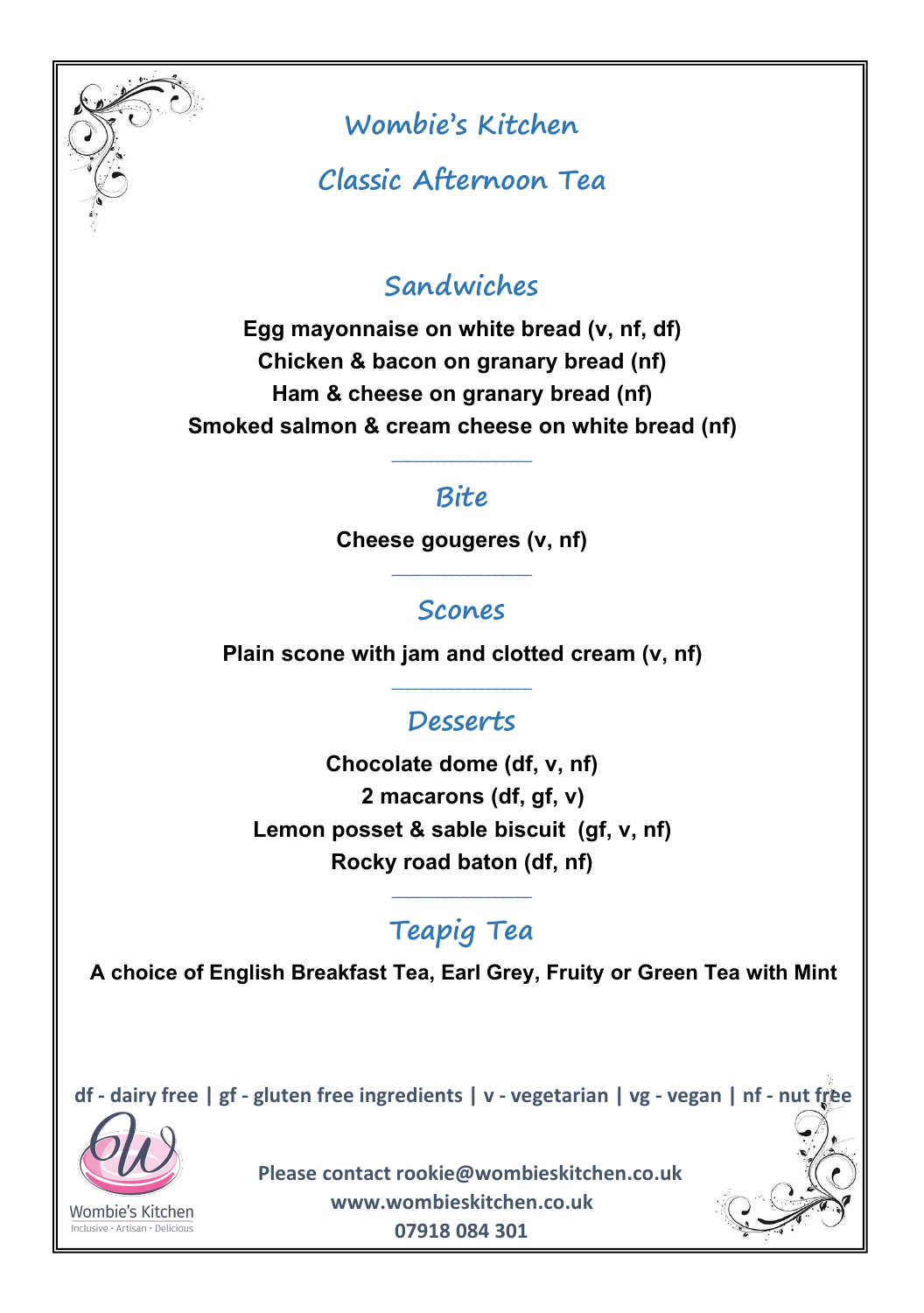

**Gluten-free Afternoon Tea**

## **Sandwiches - on GF bread**

**Egg mayonnaise (v, nf, df, gf) Chicken & bacon (nf, gf) Ham & cheese (nf, gf) Smoked salmon & cream cheese (v,nf, gf)**

#### **Bite**

**\_\_\_\_\_\_\_\_\_\_\_\_\_\_\_\_\_\_\_**

**\_\_\_\_\_\_\_\_\_\_\_\_\_\_\_\_\_\_\_**

**\_\_\_\_\_\_\_\_\_\_\_\_\_\_\_\_\_\_\_**

**\_\_\_\_\_\_\_\_\_\_\_\_\_\_\_\_\_\_\_**

**Pepper poppers (v, gf, nf)**

#### **Scones**

**Plain scone with jam and clotted cream (gf, v, nf)**

## **Desserts**

**Chocolate dome (gf, df, v, nf) Two macarons (df, gf, v) Lemon posset & sable biscuit (gf,v, nf) Rocky road baton (df, gf, nf)**

# **Teapig Tea**

**A choice of English Breakfast Tea, Earl Grey, Fruity or Green Tea with Mint**

df - dairy free | gf - gluten free ingredients | v - vegetarian | vg - vegan | nf - nut free

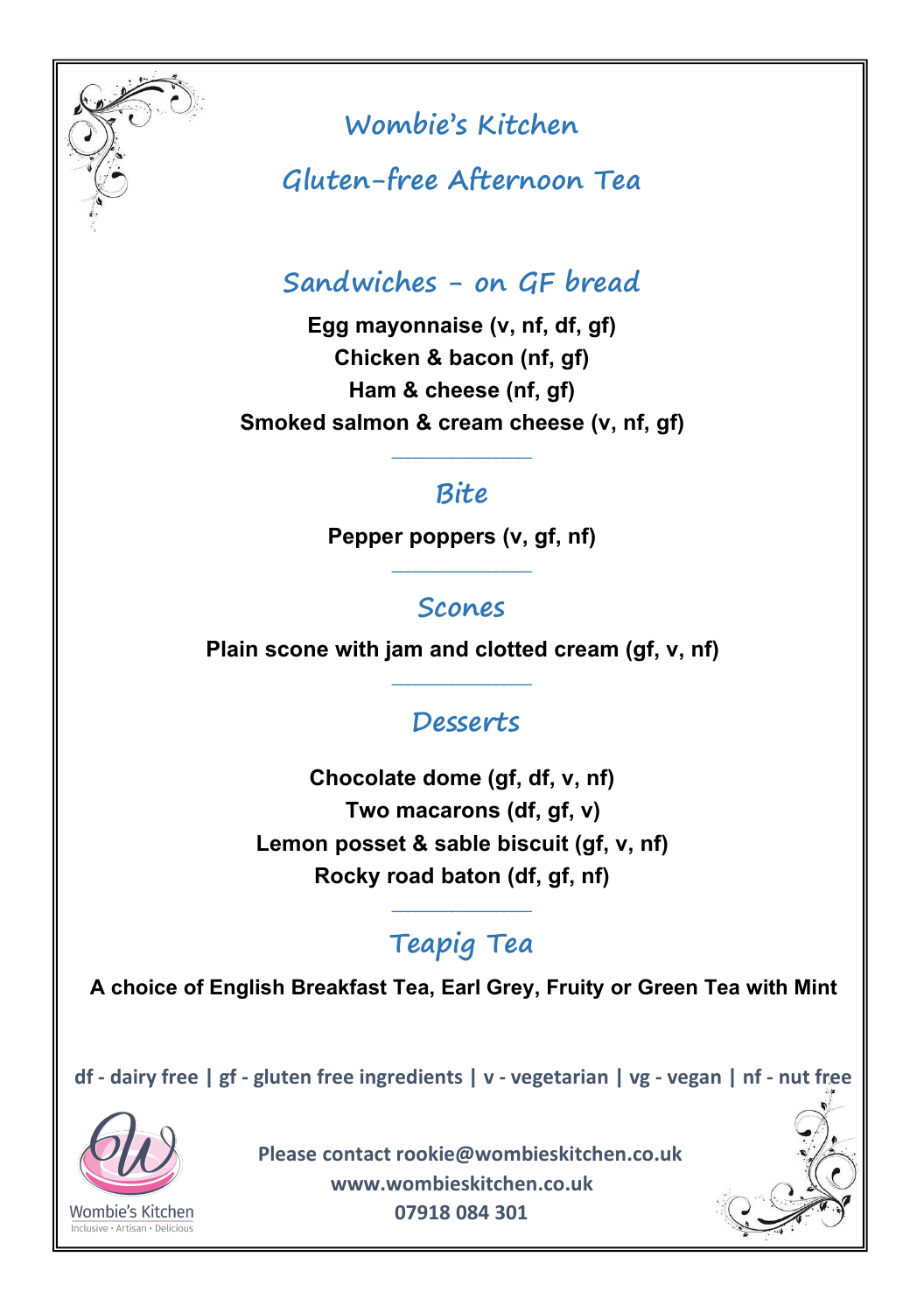

**Vegetarian Afternoon Tea**

## **Sandwiches**

**Egg mayonnaise on white bread (v, nf, df) Hummus & red pepper with rocket on granary bread (vg, v, nf) Cheese & spring onion on granary bread (v, nf) Cucumber & cream cheese onwhite bread (v, nf)**

#### **Bite**

**\_\_\_\_\_\_\_\_\_\_\_\_\_\_\_\_\_\_\_**

**\_\_\_\_\_\_\_\_\_\_\_\_\_\_\_\_\_\_\_**

**\_\_\_\_\_\_\_\_\_\_\_\_\_\_\_\_\_\_\_**

**\_\_\_\_\_\_\_\_\_\_\_\_\_\_\_\_\_\_\_**

**Cheese gougeres (v, nf)**

#### **Scones**

**Plain scone with jam and clotted cream (v, nf)**

## **Desserts**

**Chocolate dome (df, v, nf) Two macarons (df, gf, v) Lemon posset & sable biscuit (gf,v, nf) Rocky road baton (df, vg, v, nf)**

# **Teapig Tea**

**A choice of Breakfast Tea, Earl Grey, fruity or green tea**

df - dairy free | gf - gluten free ingredients | v - vegetarian | vg - vegan | nf - nut free

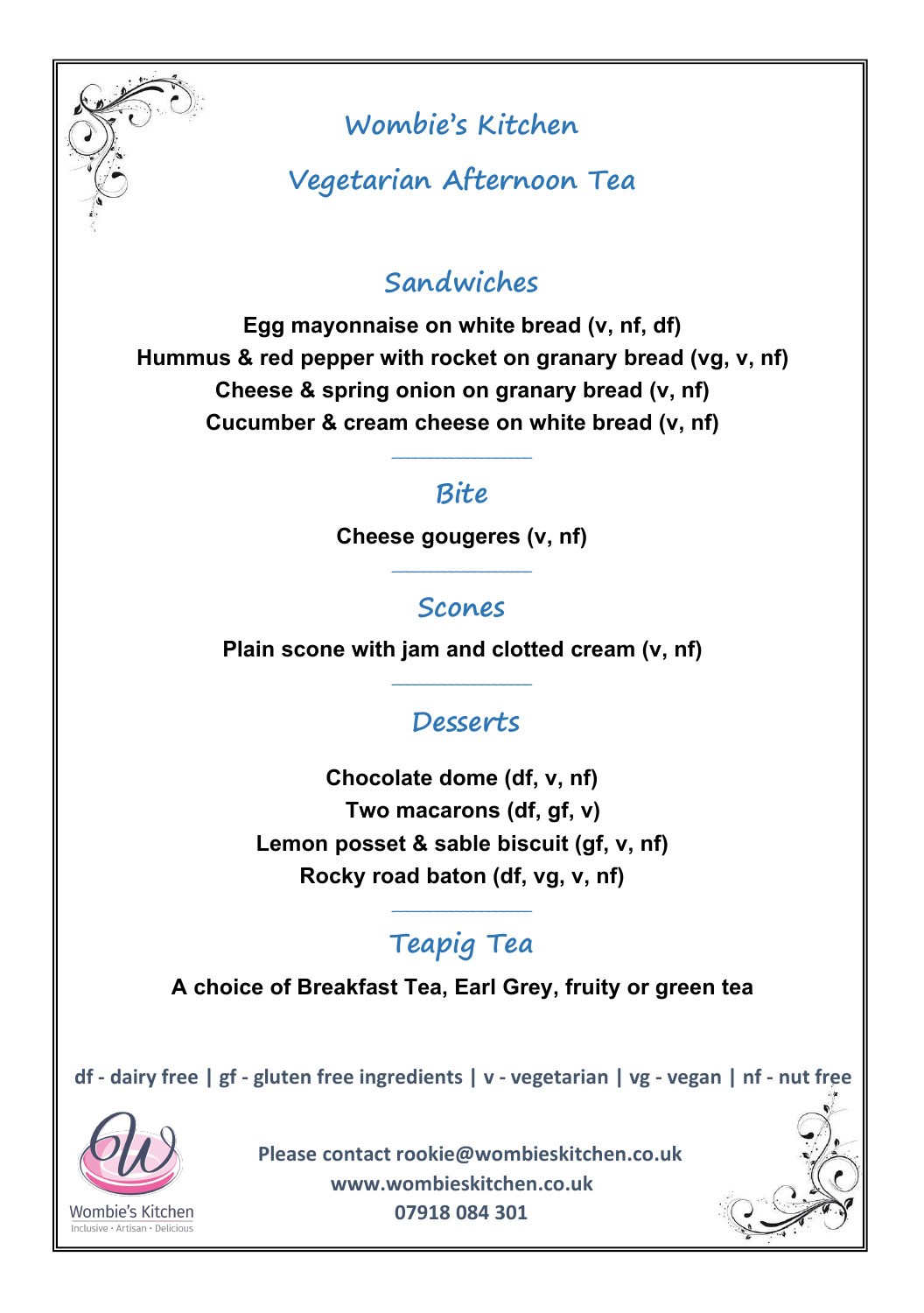

**Vegan Afternoon Tea**

## **Sandwiches**

**Avocado salsa on granary bread (v, nf) Falafel and tomato on white bread (vg) Hummus & red pepper with rocket on granary bread (vg, nf) Cucumber & vegan cream cheese on white bread (vg, nf)**

## **Bites**

**\_\_\_\_\_\_\_\_\_\_\_\_\_\_\_\_\_\_\_**

**\_\_\_\_\_\_\_\_\_\_\_\_\_\_\_\_\_\_\_**

**\_\_\_\_\_\_\_\_\_\_\_\_\_\_\_\_\_\_\_**

**\_\_\_\_\_\_\_\_\_\_\_\_\_\_\_\_\_\_\_**

**Vegan sausage roll (vg, nf)**

## **Scones**

**Plain scone with jam (vg, nf)**

# **Desserts**

**Chocolate dome (vg) Oreo cheesecake (vg) Rocky road bite (vg) Lemon cupcake (vg)**

# **Teapig Tea**

**A choice of English Breakfast Tea, Earl Grey, Fruity or Green Tea with Mint**

df - dairy free | gf - gluten free ingredients | v - vegetarian | vg - vegan | nf - nut free

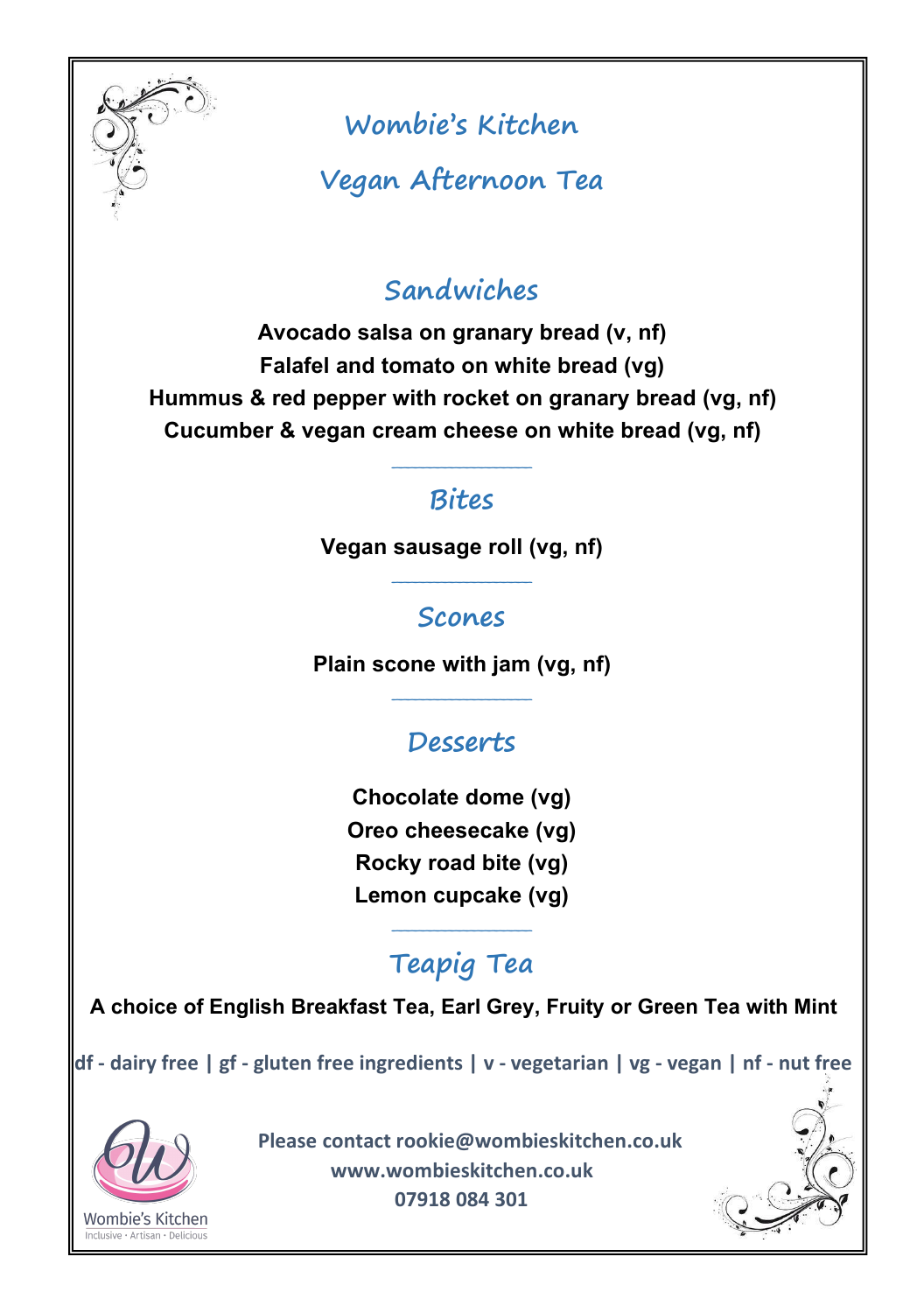

**Dairy free Afternoon Tea**

## **Sandwiches**

**Egg mayonnaise on white bread (v, nf, df) Tuna Mayonnaise & cucumber on granary bread (nf, df) Chicken & bacon on white bread (nf, df) Ham and hummus with rocket on granary bread (df, nf)**

## **Bite**

**\_\_\_\_\_\_\_\_\_\_\_\_\_\_\_\_\_\_\_**

**\_\_\_\_\_\_\_\_\_\_\_\_\_\_\_\_\_\_\_**

**\_\_\_\_\_\_\_\_\_\_\_\_\_\_\_\_\_\_\_**

**\_\_\_\_\_\_\_\_\_\_\_\_\_\_\_\_\_\_\_**

**Spicy sausage rolls ( df, nf)**

#### **Scones**

**Plain scone with jam (v, df, nf)**

### **Desserts**

**Two macarons (df, gf, v) Chocolate brownie (df, v, nf) Chocolate dome (df, v, nf) Rocky road baton (df, v, nf)**

# **Teapig Tea**

**A choice of English Breakfast Tea, Earl Grey, Fruity or Green Tea with Mint**

df - dairy free | gf - gluten free ingredients | v - vegetarian | vg - vegan | nf - nut free